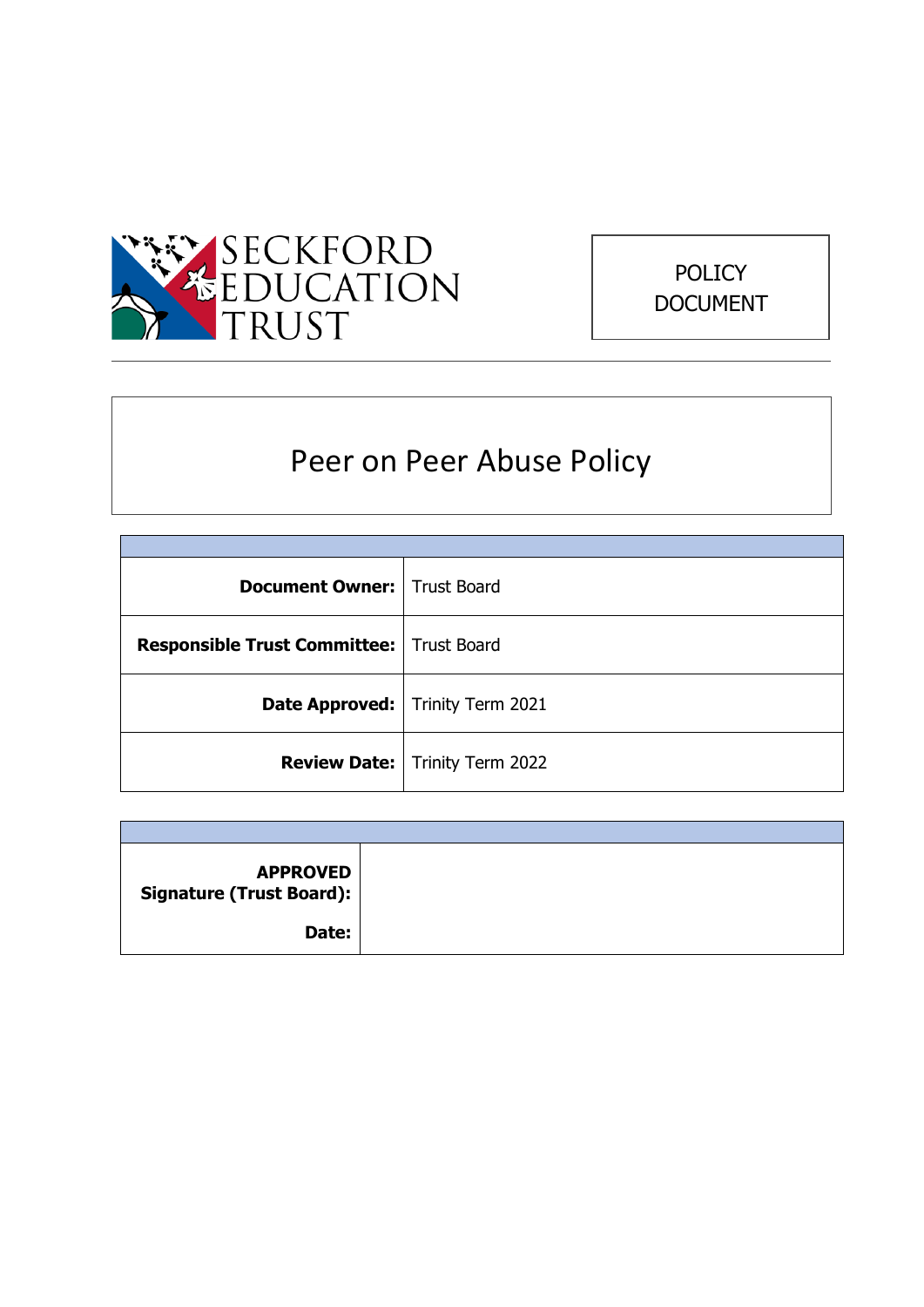#### Other relevant policies and documents

- Anti-Bullying Policy
- Behaviour Policy
- Child Protection Policy
- Complaints Policy
- Disciplinary Policy
- Equalities Act 2010
- Equalities Policy
- Harassment Policy
- Managing Violence in Schools Policy
- Child Protection and Safeguarding Policy

## Explanation of Terms

| Trust        | $=$ | <b>Seckford Education Trust</b>                             |
|--------------|-----|-------------------------------------------------------------|
| School(s)    | $=$ | schools within the Trust                                    |
| Inclusion    | $=$ | ensuring all students participate and are not excluded from |
|              |     | the culture, curriculum and community of our Schools        |
| <b>CAMHS</b> |     | Child and Adolescent Mental Health Services                 |
| <b>DfE</b>   | $=$ | Department for Education                                    |
| <b>DME</b>   | $=$ | Dual and Multiple Exceptionalities                          |
| <b>DSL</b>   | $=$ | Designated Safeguarding Lead                                |
| <b>PSHE</b>  |     | Personal, Social, Health and Economic                       |

A comprehensive glossary of SEND terms is available from the government's website:

https:/[/www.gov.uk/government/uploads/system/uploads/attachment\\_data/file/343785/](http://www.gov.uk/government/uploads/system/uploads/attachment_data/file/343785) sen-Glossary\_and\_useful\_Websites.pdf

#### Purpose of this policy

This policy:

- is the Trust's overarching policy for any issue that could constitute peer-onpeer abuse. It relates to, and should be read alongside, the Trust's Child Protection and Safeguarding Policy and any other relevant policies including, but not limited to, bullying (including cyber-bullying), youth involved sexual imagery, online safety, IT use, data protection and retention of records, children missing in education, student behaviour and discipline, exclusions;
- sets out our strategy for improving prevention, and identifying and appropriately managing peer-on-peerabuse. It is the product of a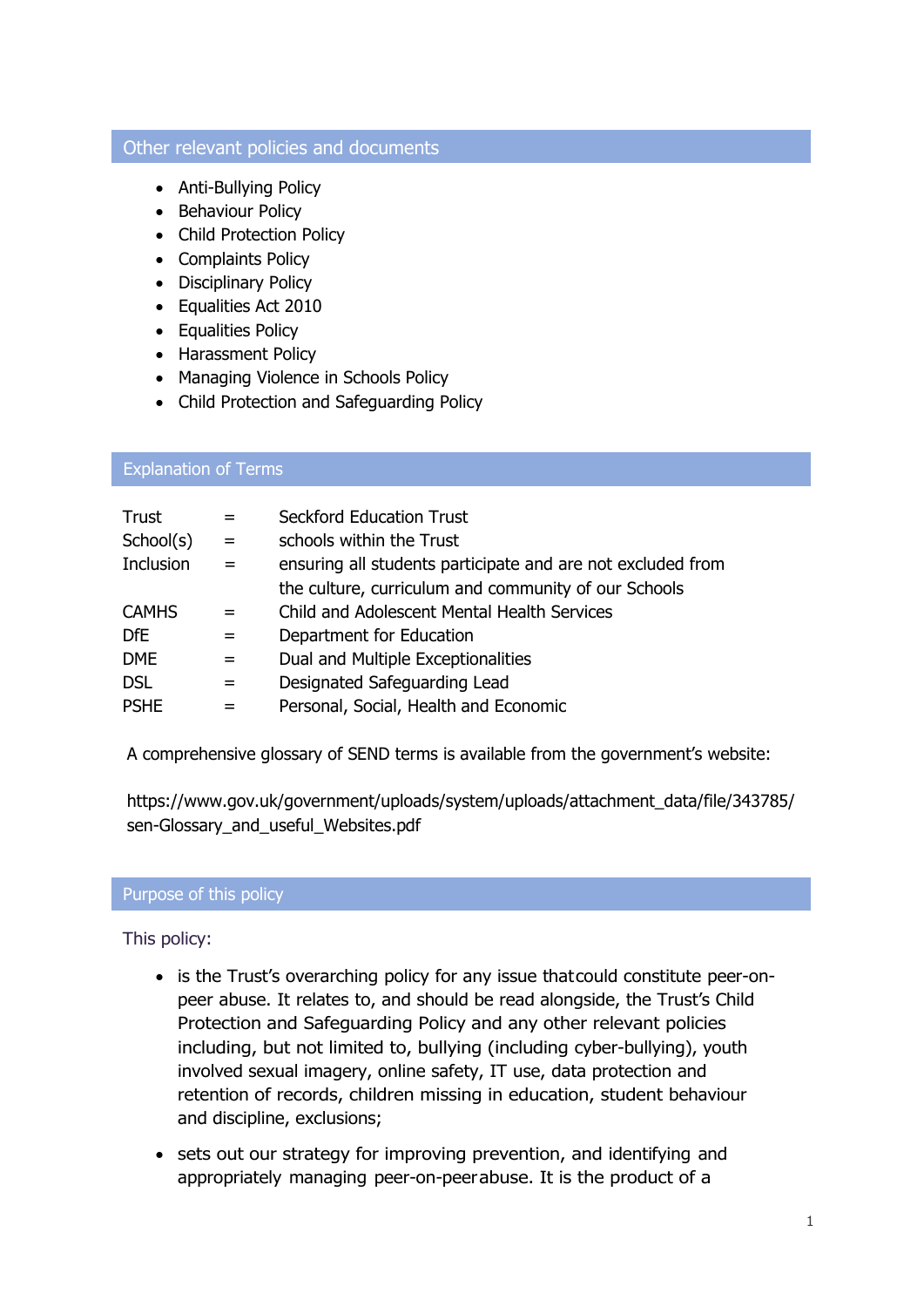comprehensive review – which has involved students, staff and parents, and a risk assessment. In producing this policy we have consulted with Suffolk County Council and in so doing reviewed custom and practice across all SET schools and commissioned a review of the PSHE framework and curriculum;

• applies to all [Trustees, the Trust Leadership Team, and staff]. It will be reviewed annually, and updated in the interim, as may be required, to ensure that it continually addresses the risks to which students areor may be exposed. A number of staff and students will be involved in each annual review which involves, and is informed by, an assessment of the impact and effectiveness of this policy over the previous year and any other advice and guidance referred to within it, asappropriate.

#### **Responsibilities**

The Trustees, Trust Leadership Team, and all staff (which term shall apply to all volunteer staff members) at Seckford Education Trust (the Trust) are committedto the prevention, early identification, and appropriatemanagement of peer-on-peer abuse (as defined below)both within and beyond the Trust.

In particular, we:

- believe that in order to protect children, all Schools should (a) be aware of the nature and level of risk to which their students are or may be exposed, andput in place a clear and comprehensive strategy which is tailored to their specific safeguarding context; and (b) take a whole-school community Contextual Safeguarding approach to preventing andresponding to peer-onpeer abuse;
- regard the introduction of this policy as a preventative measure. We (a) do not feel it is acceptable merely to take a reactive approach to peer-on-peer abuse in response to alleged incidentsof it; and (b) believe that in order to tackle peer- on-peer abuse proactively, it is necessary to focuson all four of the following areas: (i) systems and structures; (ii) prevention; (iii) identification; and (iv) response/intervention;
- recognise national and increasing concern about this issue, and wish to implement this policy in order to mitigate harmful attitudes and peer-on-peer abuse in the Trust setting, and encourage parents and carers to hold us to account on this issue, so that if their child is feeling unsafe as a result of the behaviour of any of their peers, they should inform either the school or the Trust so that it can ensure that appropriate and prompt action is taken in response.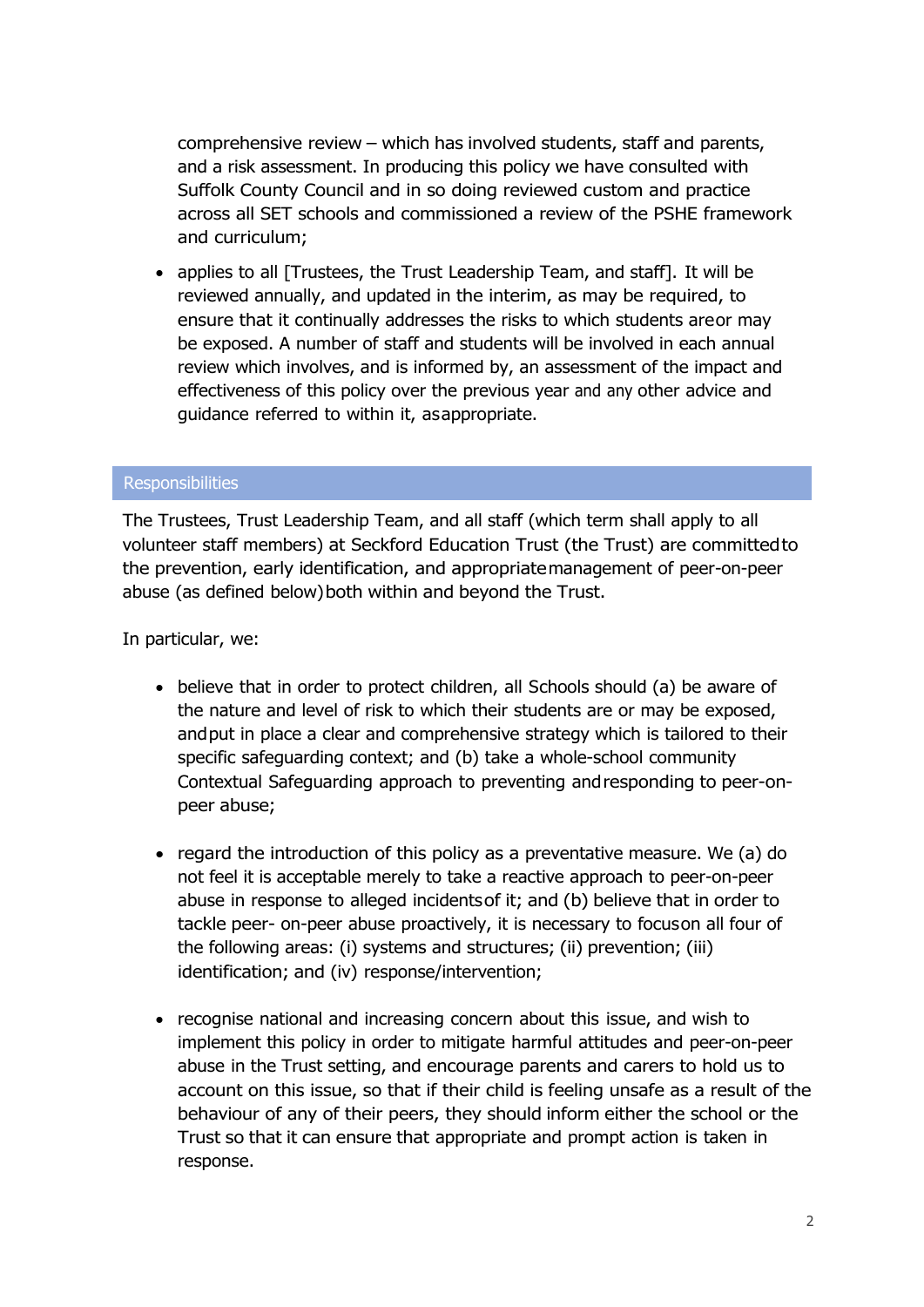- recognise that abuse is abuse, and should neverbe passed off as 'banter', 'just having a laugh', or 'part of growing up;
- is compliant with the statutory guidance on peer-on-peer abuse as set out in Keeping Children Safe inEducation (September 2018);
- does not use the term 'victim' and/or 'perpetrator'. This is because our Trust takes a safeguarding approach to all individuals involved in concerns or allegations about peer-on-peer abuse, including those who are alleged to have been abused, and those who are alleged to have abused their peers, in addition to any sanctioning work that may also be required for the latter. Research has shown that manychildren who present with harmful behaviour towardsothers, in the context of peer-on-peer abuse, are themselves vulnerable and may have been victimisedby peers, parents or adults in the community prior to their abuse of peers;
- uses the terms 'child' and 'children', which is defined for the purposes of this policy as a person aged under 18. We have nonetheless chosen not to restrict our approach to peer-on-peer abuse under this policy to children but instead to adopt a wider interpretation of our safeguarding responsibilities so that they apply to all students, regardless of age. Although the starting point is that the Trust's response to peer-on-peer abuse should be the same for all students, regardless of age, there may be somedifferent considerations in relation to, for example, a child aged under 10, or a student aged 18 or over in terms of how local agencies and/or partners respond.This, for example, is likely to be different on the partof local authorities, given that their safeguarding duties are limited, in the case of children's social care – save for a number of specific exceptions – to children and, in the case of adult social care services, to adults with care and support needs. Similarly, the Trust's response to incidents involvingthe exchange of youth involved sexual imagery will need to differ depending on the age of the students involved. There is also likely to be a more significant criminal justice response in relation to any student responsible forabuse who is aged 18 or over;
- should, if relevant, according to the concern(s) orallegation(s) raised, be read in conjunction with the DfE's advice on Sexual Violence and Sexual Harassment Between Children in Schools and Colleges (DfE Advice) (May 2018);
- should be read in conjunction with the Local Safeguarding Partnership's Safeguarding Policy and Procedures, and any relevant Practice Guidance issued by it.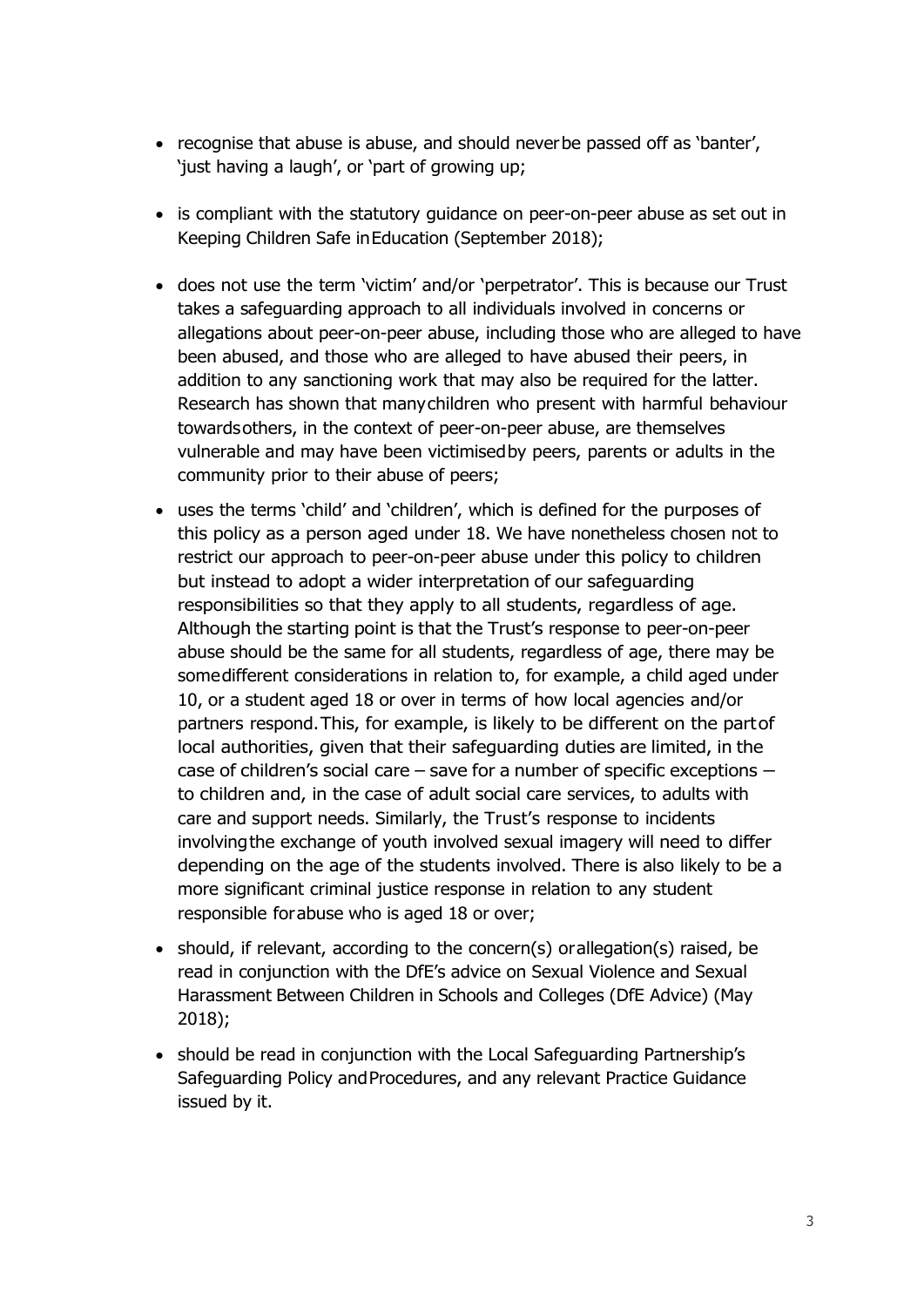#### **What is peer-on-peer abuse?**

For these purposes, peer-on-peer abuse is any form of physical, sexual, emotional and financial abuse, andcoercive control, exercised between children, and within children's relationships (both intimate and non- intimate), friendships and wider peer associations. Peer-on-peer abuse can take various forms, including (but not limited to): serious bullying (including cyber-bullying), relationship abuse, domestic violence andabuse, child sexual exploitation, youth and serious youth violence, harmful sexual behaviour, and/or prejudice-based violence including, but not limited to, gender-based violence.

Examples of online peer-on-peer abuse would includesexting, online abuse, peeron-peer grooming, the distribution of youth involved sexualised content, and harassment.

## **What is Contextual Safeguarding?**

This policy:

- encapsulates a Contextual Safeguarding approach,which is about changing the way that professionals approach child protection when risks occur outside of the family, thereby requiring all those within a Local Safeguarding Partnership to consider how they work alongside, rather than just refer into, children's social care, to create safe spaces in which children may have encountered peer-on-peer abuse.
- adopts a whole-school community Contextual Safeguarding approach, which means:
	- $\triangleright$  being aware of and seeking to understand the impact that these wider social contexts may be having on the School's students,
	- $\triangleright$  creating a safe culture in the School by, for example, implementing policies and procedures that address peer-on-peer abuse and harmful attitudes; promotinghealthy relationships and attitudes to gender/ sexuality; hotspot mapping to identify risky areas in the School; training on potential bias andstereotyped assumptions,
	- $\triangleright$  being alert to and monitoring changes in students' behaviour and/or attendance, and
	- $\triangleright$  contributing to local child protection agendas by, for example, challenging poor threshold decisions and referring concerns about contextsto relevant local agencies (see section entitled 'multiagency working').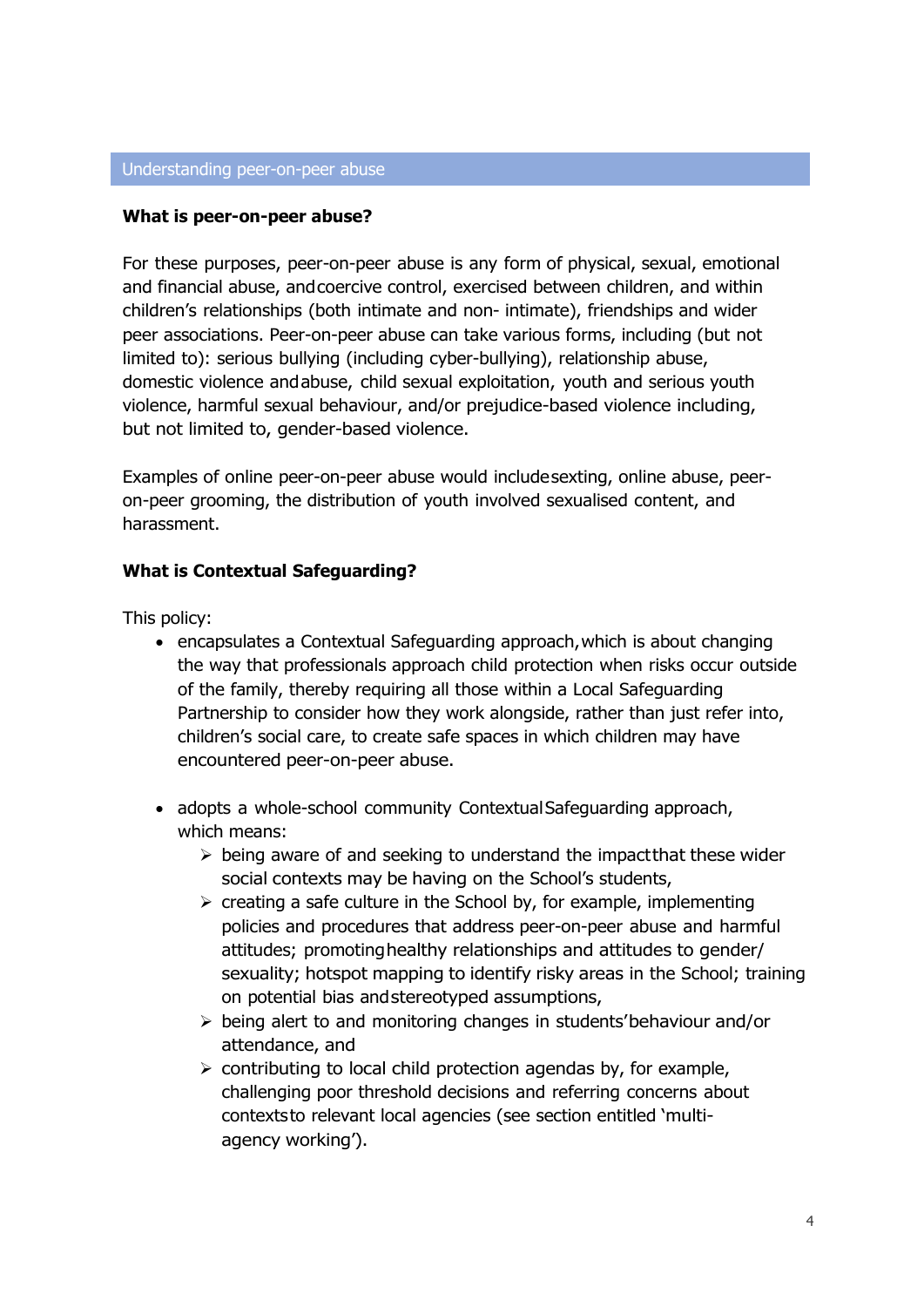## **When does behaviour become problematic or abusive?**

All behaviour takes place on a spectrum. Understandingwhere a child's behaviour falls on a spectrum is essential to being able to respond appropriately to it.

## **Sexual behaviours**

Professor Simon Hackett has proposed a continuum model to demonstrate the range of sexual behaviours presented by children, which may be helpful when seeking to understand a student's sexual behaviour anddeciding how to respond to it.

Hackett's continuum relates exclusively to sexual behaviours and is not exhaustive. The 'Brook Sexual Behaviours Traffic Light Tool' will be referred to when working with children to distinguish between three levels of sexual behaviour – green, amber and red, and to respond according to the level of concern.

## **Other behaviour**

When dealing with other alleged behaviour which involves reports of, for example, emotional and/or physical abuse, staff will draw on aspects of Hackett'scontinuum to assess where the alleged behaviour fallson a spectrum and to decide how to respond.

This could include, for example, whether it:

- is socially acceptable;
- involves a single incident or has occurred over aperiod of time;
- is socially acceptable within the peer group;
- is problematic and concerning;
- involves any overt elements of victimisation or discrimination e.g. related to race, gender, sexualorientation, physical, emotional, or intellectual vulnerability;
- involves an element of coercion or pre-planning;
- involves a power imbalance between the child/ children allegedly responsible for the behaviour and the child/children allegedly the subject of thatpower; and
- involves a misuse of power.

## **How can a child who is being abused by their peers be identified?**

All staff should be alert to the well-being of students and to signs of abuse, and should engage with these signs, as appropriate, to determine whether they are caused by peer-on-peer abuse. However, staff should be mindful of the fact that the way(s) in which children will disclose or present with behaviour(s) as a result of their experiences will differ.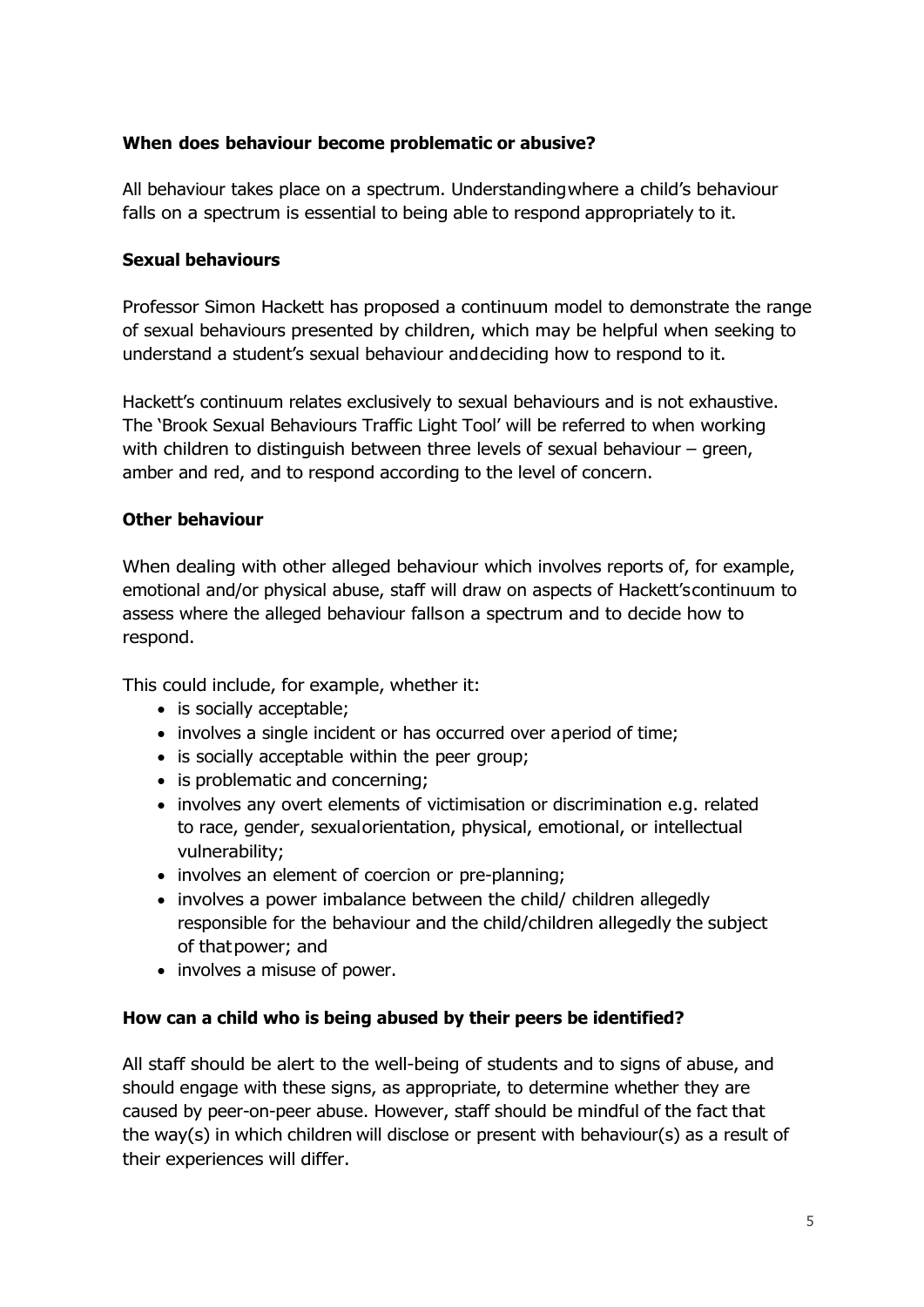Each school's team will regularly review behaviour incident logs whichcan help to identify any changes in behaviour and/or concerning patterns or trends at an early stage.

# **Are some children particularly vulnerable to abusing or being abused by their peers?**

Any child can be vulnerable to peer-on-peer abuse dueto the strength of peer influence during adolescence, and staff should be alert to signs of such abuse amongst all children. Individual and situational factors can increase a child's vulnerability to abuse by their peers. For example, an image of a child could be shared, following which they could become more vulnerable to peer-on-peer abuse due to how others now perceive them, regardless of any characteristics which may be inherent in them and/or their family.

Peer group dynamics can also play an important role in determining a child's vulnerability to such abuse. Forexample, children who are more likely to follow others and/or who are socially isolated from their peers may be more vulnerable to peer-onpeer abuse. Children who are questioning or exploring their sexuality may also be particularly vulnerable to abuse by their peers.

Research suggests that:

- peer-on-peer abuse may affect boys differently from girls, and that this difference may result fromsocietal norms (particularly around power, controland the way in which femininity and masculinity are constructed) rather than biological make-up. Barriers to disclosure will also be different. As a result, each school will explore the gender dynamicsof peer-on-peer abuse within their settings, and recognise that these will play out differently in singlesex, mixed or gender- imbalanced environments,
- children with Special Educational Needs and/or Disabilities (SEND) are three times more likely tobe abused than their peers without SEND, and additional barriers can sometimes exist when recognising abuse in children with SEND. These can include:
	- $\triangleright$  assumptions that indicators of possible abuse suchas behaviour, mood and injury relate to a child's disability without further exploration,
	- $\triangleright$  the potential for children with SEND to be disproportionately impacted by behaviours suchas bullying and harassment, without outwardly showing any signs,
	- $\triangleright$  communication barriers and difficulties, and
	- $\triangleright$  overcoming these barriers.
- some children may be more likely to experience peer-on-peer abuse than others as a result of certain characteristics such as sexual orientation,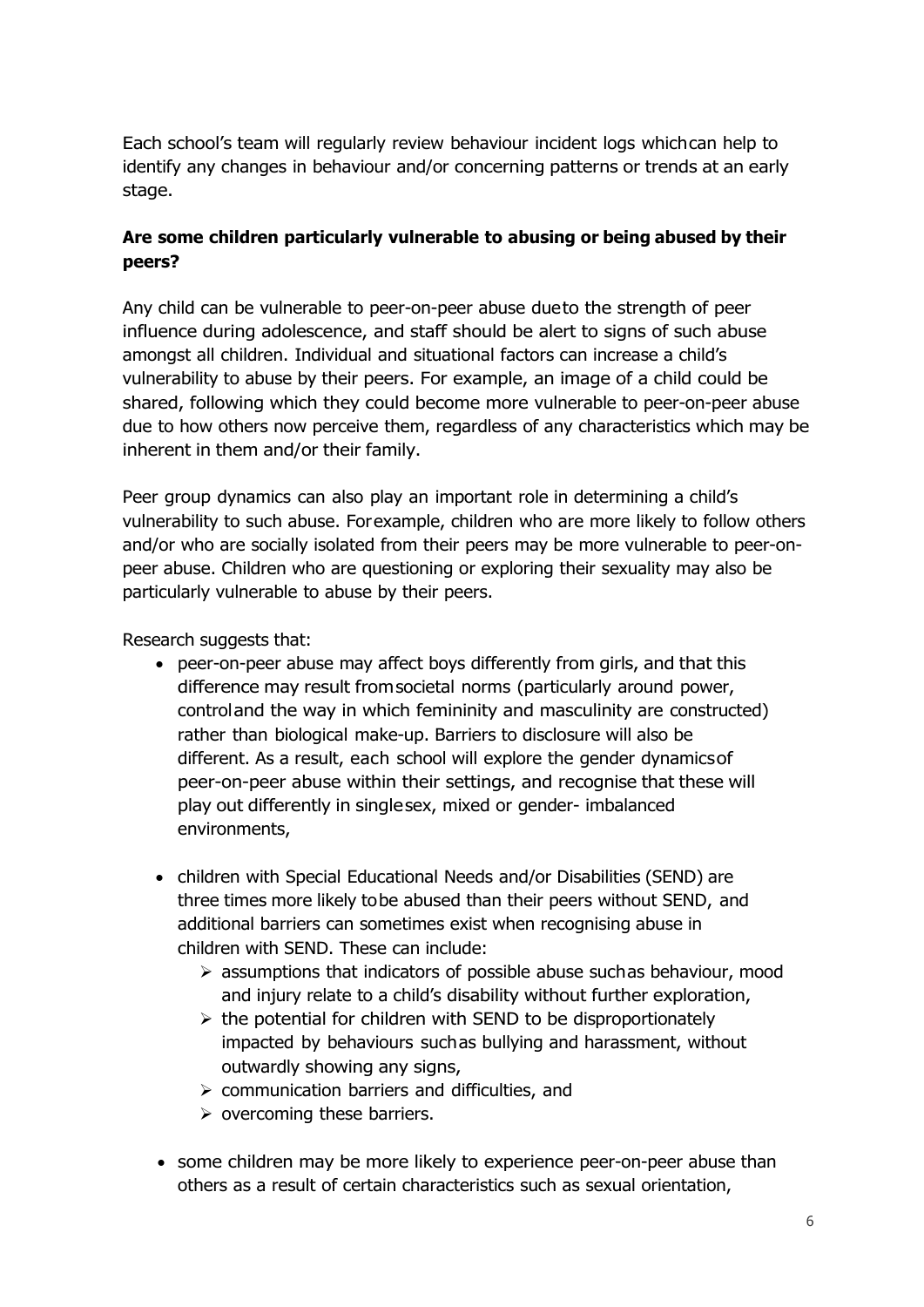ethnicity, race or religious beliefs.

#### A whole-school approach

Each School actively seeks to raise awareness of andprevent all forms of peer-on-peer abuse by:

- educating all Trustees, its senior leadership teams, staff, students, and parents & carers about this issue. This includes: training all Trustees, the senior leadershipteams, and staff on the nature, prevalence and effect of peer-onpeer abuse, and how to prevent, identify, and respond to it. This includes (i) Contextual Safeguarding, (ii) the identification and classification of specific behaviours, including digital behaviours; (iii) the importance of taking seriously all forms of peer-on-peer abuse (no matter how 'low level' they may appear) and ensuring that no form of peer-on- peer abuse is ever dismissed as horseplay or teasing; and (iv) social media and online safety, including how to encourage children to use social media in a positive, responsible and safe way, and how to enablethem to identify and manage abusive behaviour online. Training includes case studies which the staff design themselves;
- engaging parents & carers on these issues by:
	- $\triangleright$  talking about them with parents and carers, both in groupsand one to one;
	- $\triangleright$  asking parents & carers what they perceive to be the risks facing their child and how they would like to see the School address those risks,
	- $\triangleright$  involving parents & carers in the review of School policies and lesson plans; and
	- $\triangleright$  encouraging parents to hold the School to accounton this issue, in part as a result of visibility of this policy.
- supporting the on-going welfare of the student body by drawing on multiple resources that prioritisestudent mental health, and by providing in-school counselling and therapy to address underlying mental health needs. These interventions can be 'de-clinicised' and brokered through a positive relationship with the School and its staff. All staff aretrained to meet low-level mental health difficulties within the students;
- working with Trustees, senior leadership teams, and all staff, students and parents and carers to address equality issues, to promote positive values, and to encourage a culture of tolerance and respect amongst all members of the School community;
- creating conditions in which our students can aspire to, and realise, safe and healthy relationshipsfostering a whole-school culture: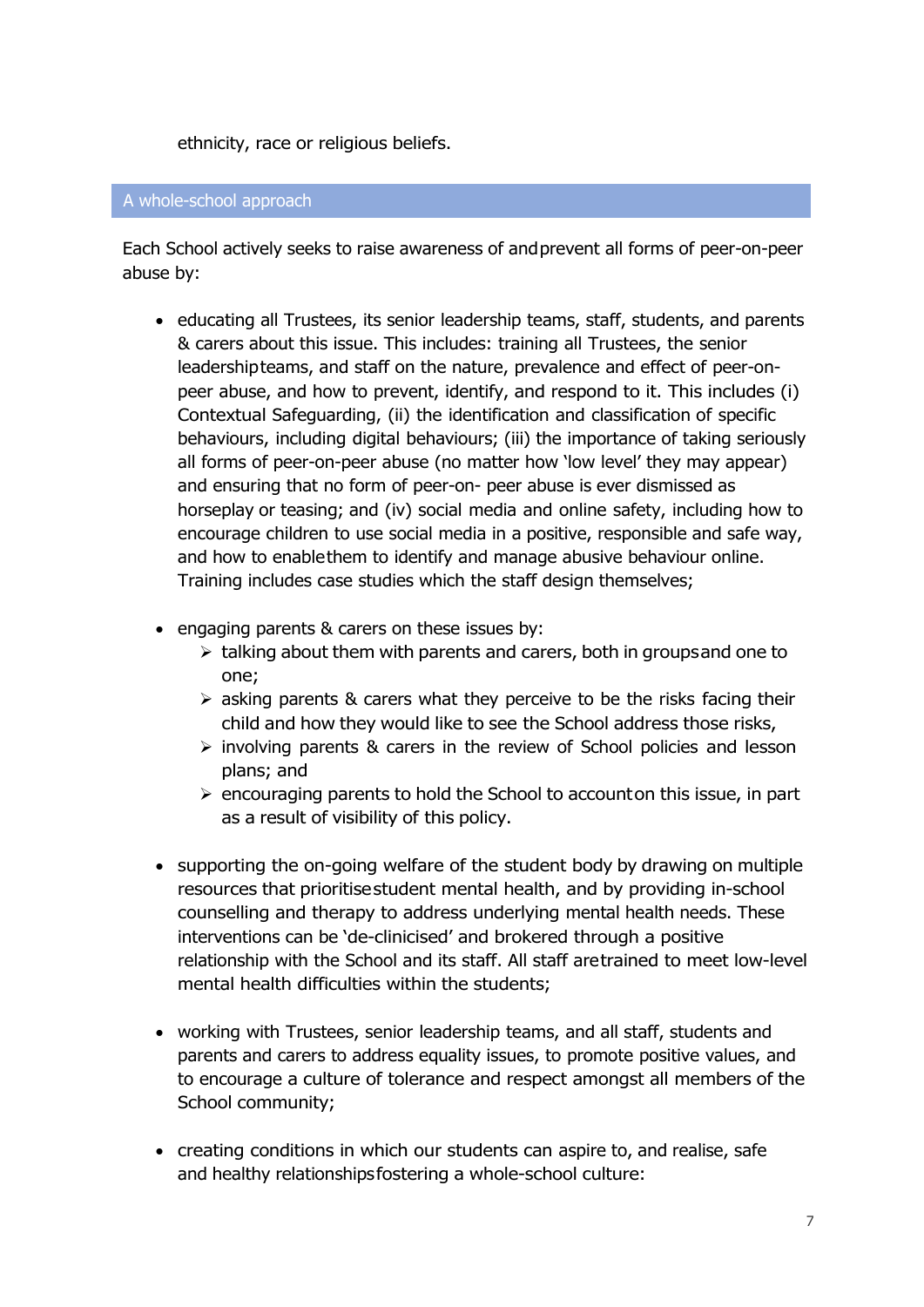- $\triangleright$  which is founded on the idea that every member of our school community is responsible for building and maintaining safe and positive relationships, and helping to create a safe school environment in which violence and abuse are never acceptable;
- $\triangleright$  in which students are able to develop trusting relationships with staff, and in which staff understand, through regular discussion and training, the importance of these relationships in providing students with a sense of belonging, which could otherwise be sought inproblematic contexts,
- $\triangleright$  in which students feel able to share their concerns openly, in a nonjudgmental environment, and havethem listened to,
- $\triangleright$  which (i) proactively identifies positive qualities instudents; (ii) nurtures these qualities; (iii) teaches and encourages students to think about positive hopes for the future; and (vi) supports students indeveloping small-scale goals that enable realistic ambitions, and
- $\triangleright$  which provides supervised activities to students that give them the experience of having their needs met that might otherwise apparently be met in abusive circumstances. These can include experiencing (i) status; (ii) excitement; and (iii) a degree of risk.
- responding to cases of peer-on-peer abuse promptlyand appropriately; and
- ensuring that all peer-on-peer abuse issues are fed back to each School's safeguarding team so that they can spot and address any concerning trends and identify students who may be in need of additional support.

# **Multi-agency working**

The Trust and each SET School actively engages with its Local Safeguarding Partnership in relation to peer-on-peer abuse, and works closely with, for example, children's social care, the police, MASH and other schools.

The relationships the Trust and its schools has built with these partners are essential to ensuring that the Trust is able to prevent, identify early, and appropriately handlecases of peer-on-peer abuse. They help the Trust to:

- a) develop a good awareness and understanding of the different referral pathways that operate in its local area, as well as the preventative and support services which exist;
- b) ensure that its students are able to access the range of services and support they need quickly;
- c) support and help inform each school's localcommunity's response to peer-onpeer abuse;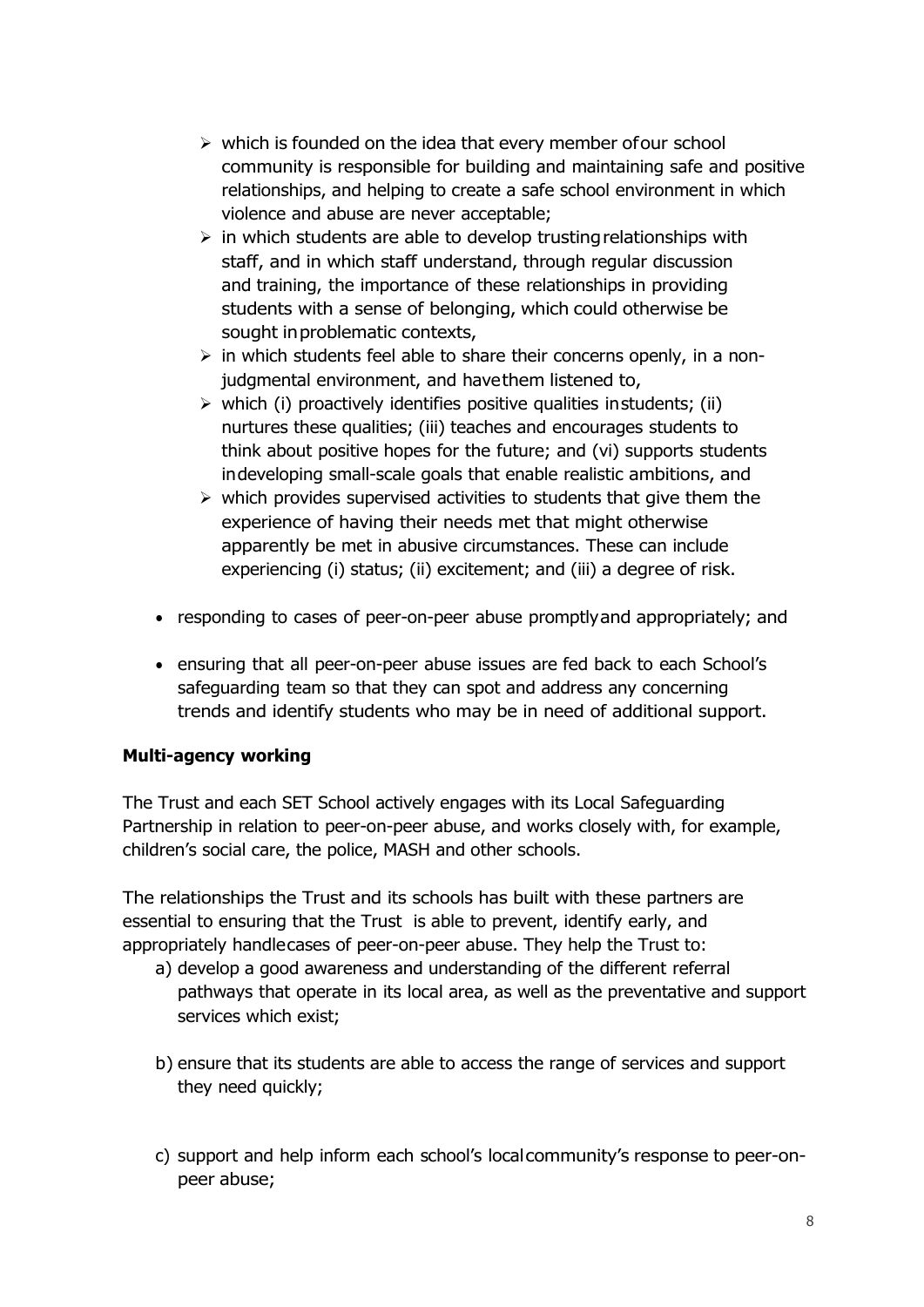d) increase each school's awareness and understanding of any concerning trends and emerging risks in its local area to enable it to take preventative action to minimise the risk of these being experienced by its students.

The Trust actively refers concerns and allegations of peer-on-peer abuse where necessary to children's social care, the police MASH, and/or other relevant agencies in accordance with the Local Safeguarding Partnership'sprocedures. This is particularly important because peer-on-peer abuse can be a complex issue, and even more so where wider safeguarding concerns exist. It is often not appropriate for one single agency (wherethe alleged incident cannot appropriately be managedinternally by the School itself) to try to address the issue alone – it requires effective partnership working.

#### Responding to concerns of allegations of peer-on-peer abuse

It is essential that all concerns and allegations of peer-on-peer abuse are handled sensitively, appropriately and promptly. The way in which they are responded to can have a significant impact on our school's environment.

Any response should:

- include a thorough investigation of the concern(s) orallegation(s), and the wider context in which it/they may have occurred (as appropriate) – depending on the nature and seriousness of the alleged incident(s),it may be appropriate for the police and/or children'ssocial care to carry out this investigation,
- treat all children involved as being at potential risk while the child allegedly responsible for the abuse may pose a significant risk of harm to other children, s/he may also have considerable unmet needs and be at risk of harm themselves. The School will ensure that a safeguarding response is in place for both the child who has allegedly experiencedthe abuse, and the child who has allegedly been responsible for it, and additional sanctioning workmay be required for the latter,
- take into account:
	- $\triangleright$  that the abuse may indicate wider safeguarding concerns for any of the children involved;
	- $\triangleright$  and consider and address the effect of wider sociocultural contexts – such as the child's/ children's peer group (both within and outside the School); family; the School environment; their experience(s) of crime and victimisation in the local community; and the child/children's onlinepresence. Consider what changes may need to be made to these contexts to address the child/children's needs and to mitigate risk; and
	- $\triangleright$  the potential complexity of peer-on-peer abuse and of children's experiences, and consider the interplay between power, choice and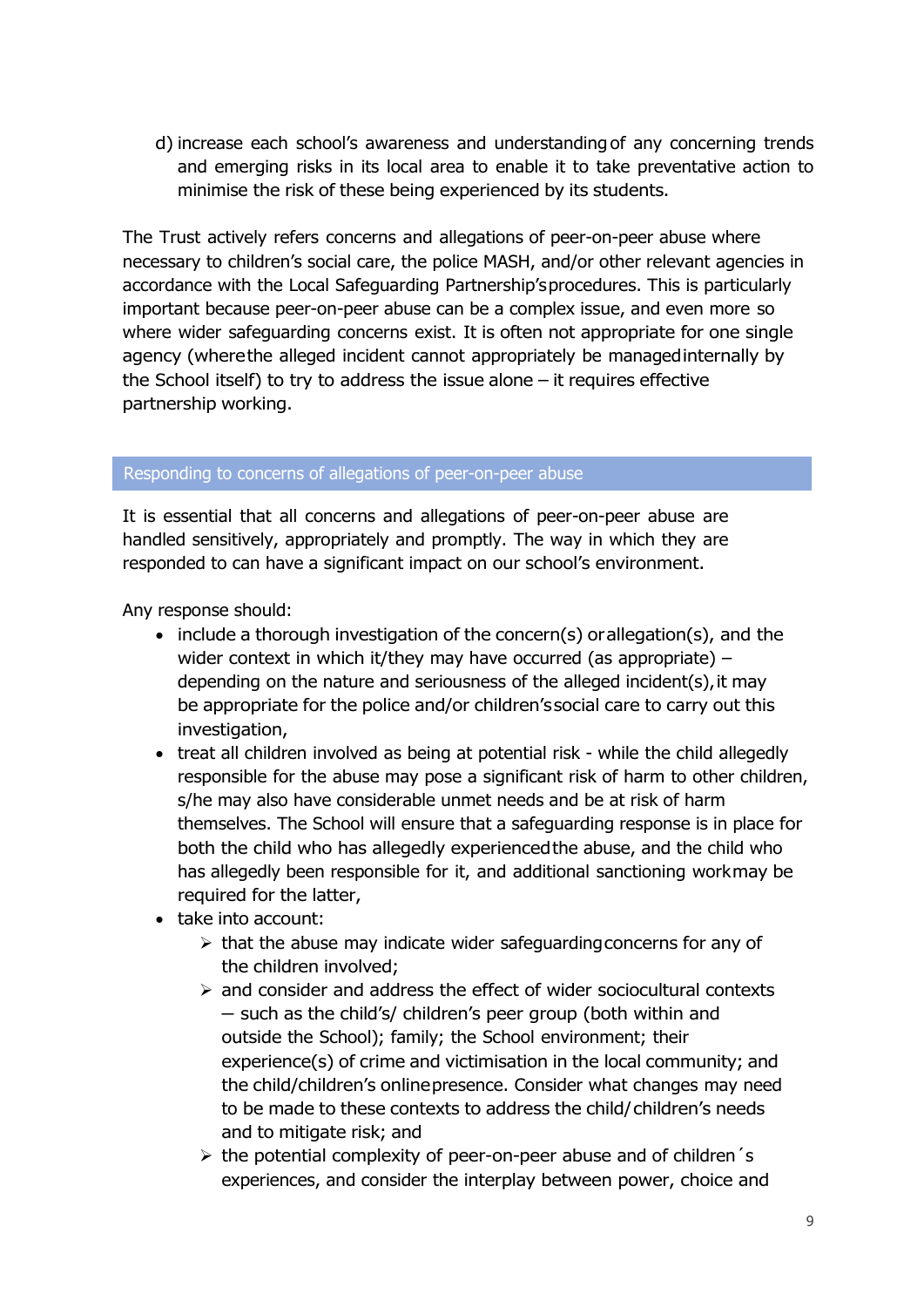consent. While children may appear to be making choices, ifthose choices are limited they are not consenting;

- $\triangleright$  the views of the child/children affected. Unless it is considered unsafe to do so (for example, where a referral needs to be made immediately), the DSL should discuss the proposed action with the child/children and their parents, and obtain consent;
- $\triangleright$  to any referral before it is made. The school should manage the child/children's expectations about information sharing, and keep them and their parents informed of developments, where appropriate and safe to do so. It is particularly important to take into account the wishes of anychild who has allegedly been abused; and
- $\triangleright$  to give that child as much control as is reasonably possible over decisions regarding how any investigation will be progressed and how they will be supported.

# **What should you do if you suspect either that a childmay be at risk of or experiencing abuse by their peer(s), or that a child may be at risk of abusing or may be abusing their peer(s)?**

If a member of staff thinks for whatever reason that a child may be at risk of or experiencing abuse by theirpeer(s), or that a child may be at risk of abusing or may be abusing their peer(s), they should discuss theirconcern with the DSL without delay (in accordance with section 8 of The Trust's Child Protection and Safeguarding Policy) so that acourse of action can be agreed.

**Where a child is suffering, or is likely to suffer from harm, it is important that a referral to children's social care (and, if appropriate, the police) is made immediately.**

# **Anyone can make a referral. Where referrals are not made by the DSL, the DSL should be informed as soonas possible that a referral has been made (see Section 8 of The Trust's Child Protection and Safeguarding Policy).**

If a child speaks to a member of staff about peer-on-peer abuse that they have witnessed or are a part of, the member of staff should listen to the child and use open language that demonstrates understandingrather than judgement. For further details please see the procedures set out in section 8 of the Child Protection and Safeguarding Policy.

## **How will the School respond to concerns or allegations of peer-on-peer abuse?**

The DSL will discuss the concern(s) or allegation(s) withthe member of staff who has reported it/them and will, where necessary, take any immediate steps to ensure the safety of the child/all children affected.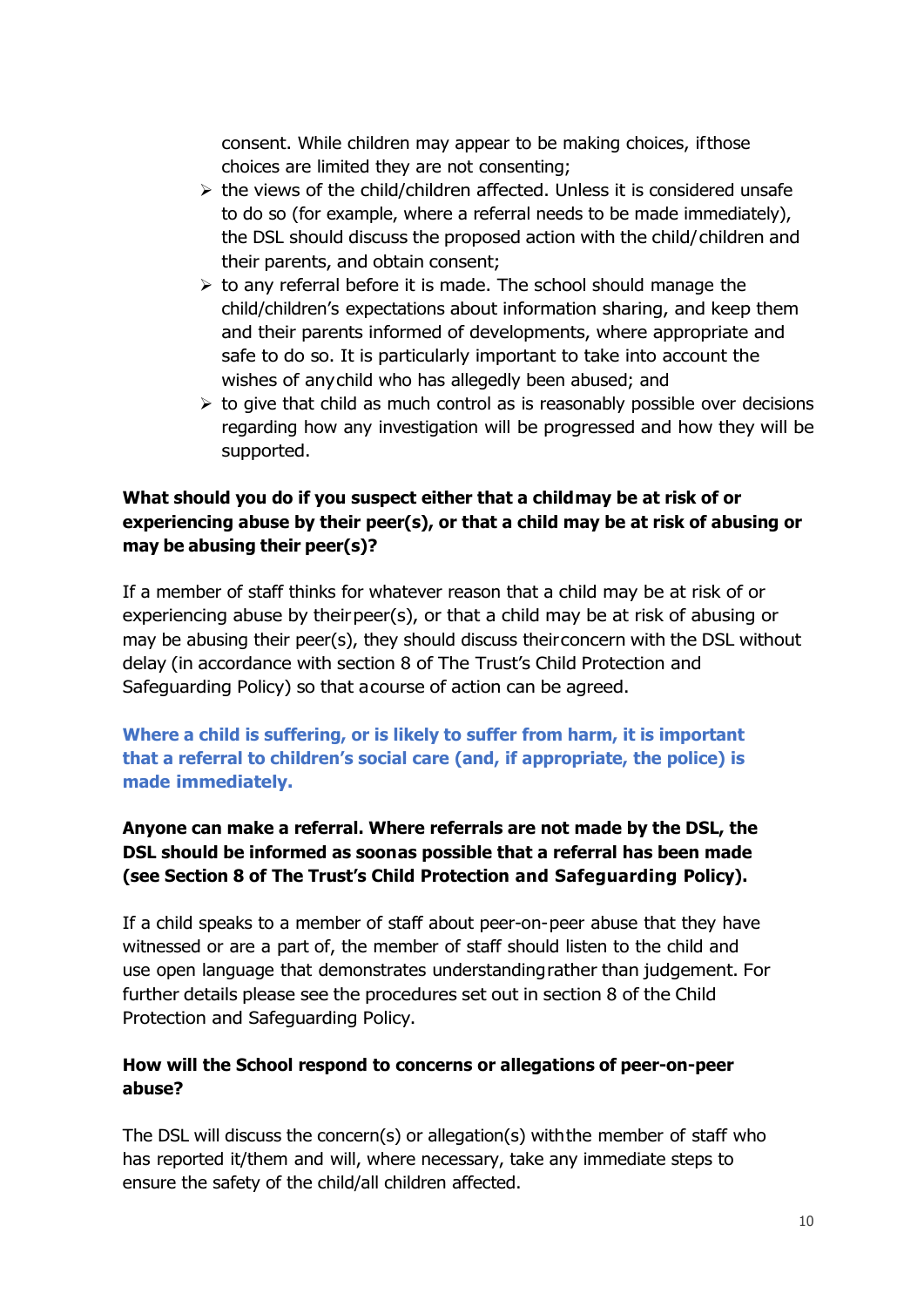**Where any concern(s) or allegation(s) indicate(s) that indecent images of a child or children may havebeen shared online, the DSL should consider what urgent action can be taken in addition to the actions and referral duties set out in this policy, and in the Trust's youth involved sexual imagery policy, to seek specialist help in preventing the images spreadingfurther and removing the images from the internet.**

The Internet Watch Foundation (IWF), for example, has a trained team that can evaluate and remove illegal images from the internet when the images are reportedto them quickly. They will also share the image with the National Crime Agency's CEOP Command to facilitate an investigation. Any report to IWF will be made in consultation with the police.

DSLs will always use their professional judgement to: (a) assess the nature and seriousness of the alleged behaviour, and (b) determine whether it is appropriatefor the alleged behaviour to be to be dealt with internally and, if so, whether any external specialist support is required.

In borderline cases the DSL will to consult with children's social care and/or MASH and/or other relevant agencies inaccordance with the Local Safeguarding Partnership's procedures on a no-names basis (where possible) to determine the most appropriate response.

Where the DSL considers or suspects that the alleged behaviour in question might be abusive or violent on a spectrum or where the needs and circumstances of the individual child/children in question might otherwise require it, the DSL should contact children's social care and/or the police immediately and, in any event, within 24 hours of the DSL becoming aware of the alleged behaviour. The DSL will discuss the concern(s) or allegation(s) with the agency and agree on a course of action, which may include:

## a) **manage internally with help from external specialists where appropriate and possible.**

Where the alleged behaviour between peers is abusive or violent (as opposed to inappropriate or problematic - unless as stated above), scenarios B, C or D shouldordinarily apply. However, where support from local agencies is not available, the School may need to handle concerns or allegations internally. In these cases, the School will engage and seek advice fromexternal specialists (either in the private and/or voluntary sector).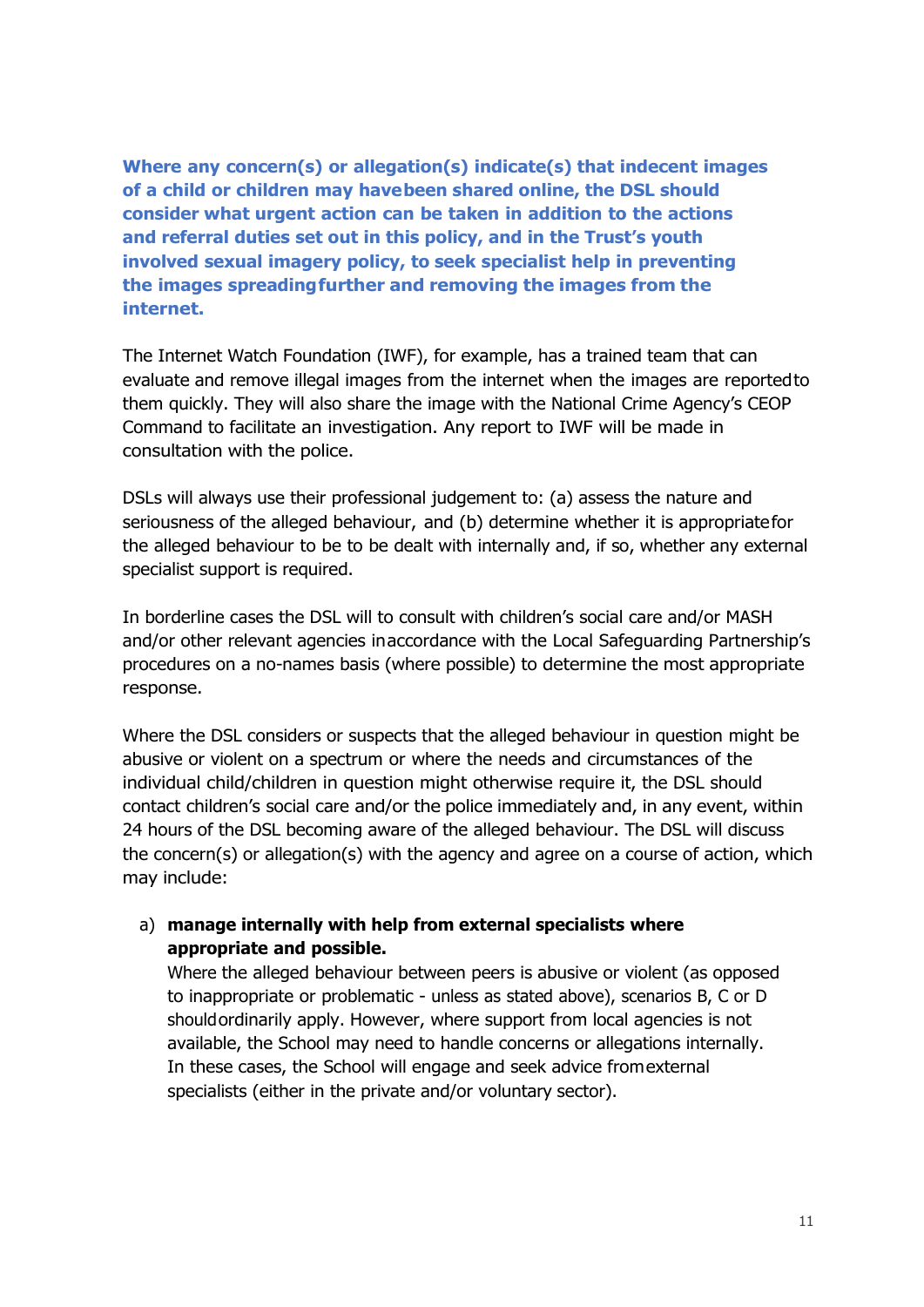b) **Undertake/contribute to an inter-agency early help assessment, with targeted early help servicesprovided to address the assessed needs of the child/children and their family.**

These services may, for example, include family and parenting programmes, responses to emerging thematic concerns in extra familial contexts, a specialist harmful sexual behaviour team, CAMHS and/or youthoffending services.

c) **Refer the child/children to children's social care for a section 17/47 statutory assessment.**

Where achild is suffering, or is likely to suffer from harm, it is important that a referral to children's social care (and, if appropriate, a report to the police) is made immediately. This referral will be made to children'ssocial care in the area where the/each child lives. Depending on the safeguarding procedures issuedby the Local Safeguarding Partnership in that area, there will normally be an initial review and assessmentof the referral, in accordance with that area's assessment framework. As a matter of best practice, if an incident of peer-on-peer abuse requires referral to and action by children's social care and a strategy meeting is convened, then the School will hold every professional involved in the case accountable for their safeguarding response, including themselves, to boththe/each child who has experienced the abuse, and the/each child who was responsible for it, and the contexts to which the abuse was associated.

## d) **Report alleged criminal behaviour to the police.**

Alleged criminal behaviour will ordinarily be reported to the police. However, there are some circumstanceswhere it may not be appropriate to report such behaviour to the police. For example, where the exchange of youth involved sexual imagery does not involve any aggravating factors [see the School's youth involved sexual imagery policy for further information].All concerns or allegations will be assessed on a case-by-case basis, and in light of the wider context.

# **Safety plans**

Each school will always carry out a safety plan inrespect of:

- any child who is alleged to have behaved in a waythat is considered to be abusive or violent,
- any child who has reportedly been abused or affectedby the alleged abusive or violent behaviour by another child, or
- any child who may be at risk due to the alleged abusive or violent behaviour by another child asdeemed appropriate by the DSL.

Where it is alleged that a child has behaved in a way that is considered to be inappropriate or problematic (as opposed to abusive or violent), the DSL will use their professional judgment – based on the particular concern(s) and/or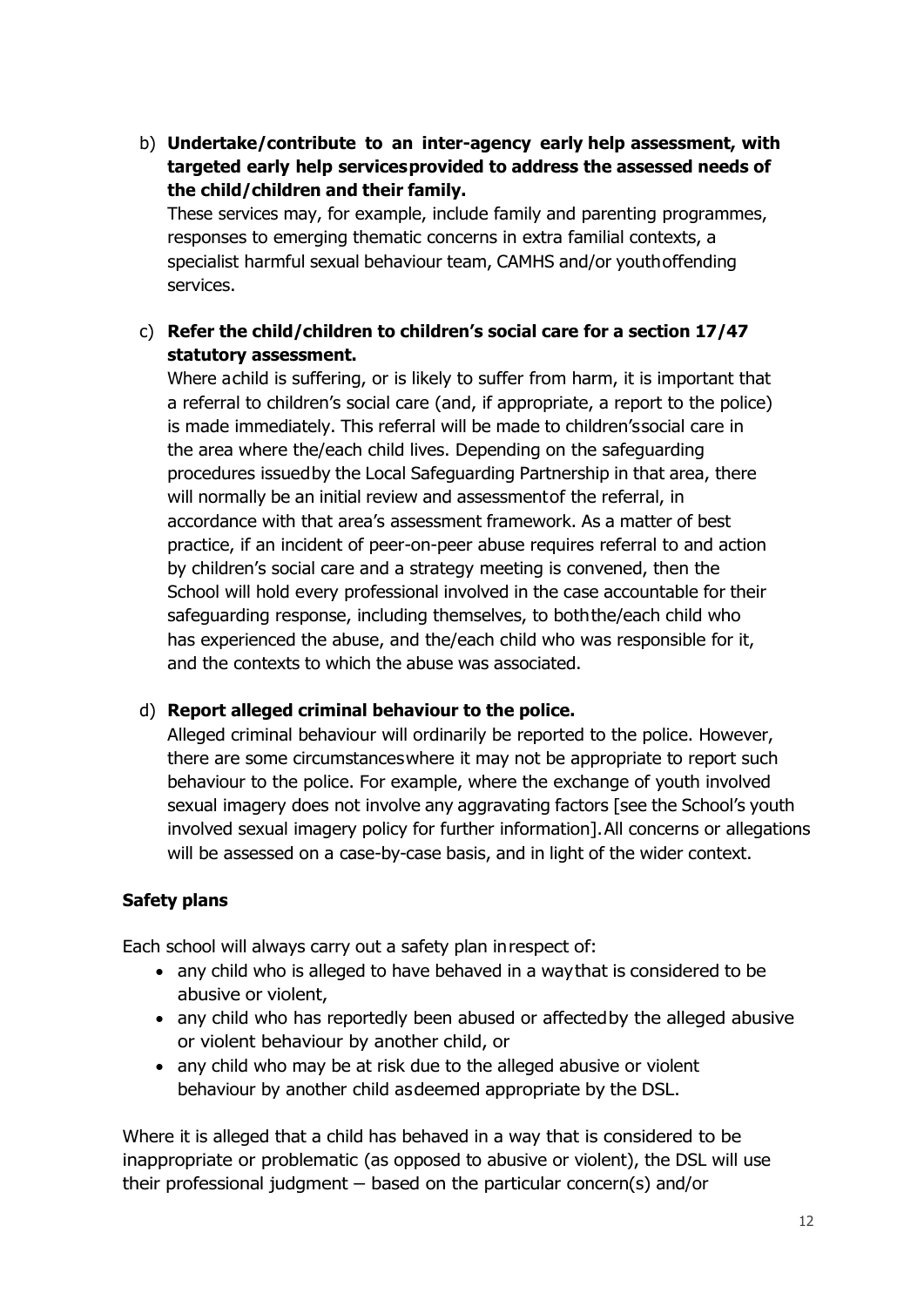allegation(s) raised, and the needs and circumstances of the individual child/children in question – to determine whether (as explained above) itwould be appropriate to contact children's social care,and to carry out a safety plan.

Careful judgment and consideration are required as to whether alleged behaviour which might be judged to be inappropriate by an adult might actually be harmful to another child. Consultation is recommended with children's social care if there is any doubt about this. Careful consideration should also be given to a range offactors including the context, severity of the alleged behaviour, impact of the alleged behaviour on others, risk to others, and whether there are any patterns of behaviour occurring.

Where other children have been identified as witnesses to alleged abuse or violence, consideration should also be given by the DSL to whether there might be any risksto those children, and whether a safety plan would be appropriate in relation to any risks presenting to them.

## **Information sharing, data protection andrecord keeping**

When responding to concern(s) or allegation(s) of peer-on-peer abuse, the School will:

- always consider carefully, in consultation with children's social care, the police and other relevant agencies (where they are involved), how to share information about the concern(s) or allegation(s) withthe student(s) affected, their parents, staff, and other students and individuals,
- record the information that is necessary for the School and other relevant agencies (where they are involved) to respond to the concern(s) or allegation(s) and safeguard everyone involved,
- keep a record of the legal purpose for sharing the information with any third party, including relevant authorities, and ensure that the third party has agreed to handle the information securely and to only use it forthe agreed legal purpose, and
- be mindful of and act in accordance with its safeguarding and data protection duties, including those set out in Working Together to Safeguard Children (July 2018) and the HM Government adviceon Information Sharing (updated in July 2018).

# **Disciplinary action**

The School may wish to consider whether disciplinary action may be appropriate for any child/children involved.However, if there are police proceedings underway, or there could be, it is critical that the School works in partnership with the police and/or children's social care.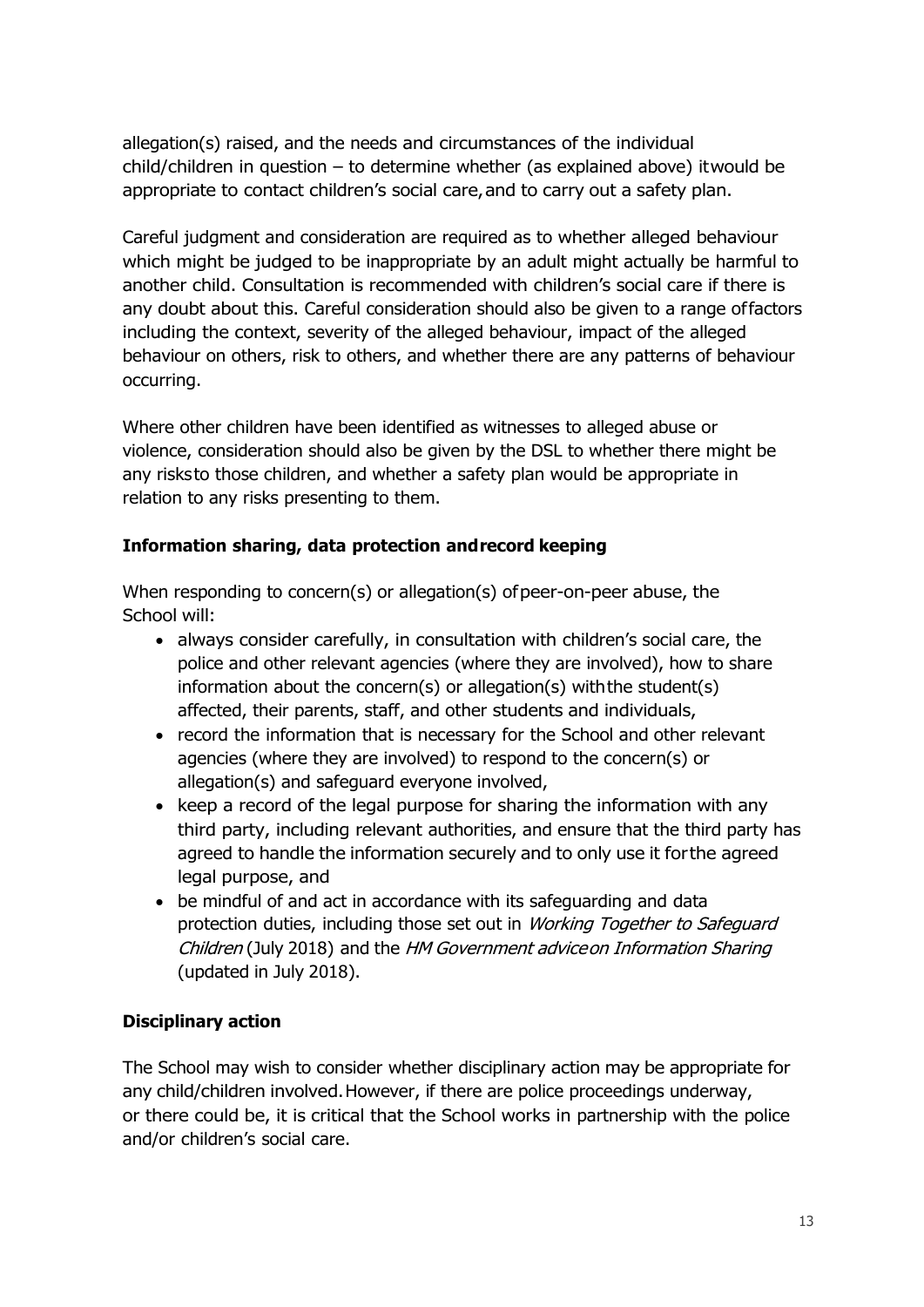Where a matter is not of interest to the police and/ or children's social care, the School may still need to consider what is the most appropriate action to take to ensure positive behaviour management. Disciplinary action may sometimes be appropriate, including to:

- a) ensure that the child/children take(s) responsibility forand realise(s) the seriousness of their behaviour;
- b) demonstrate to the child/children and others thatpeer-on-peer abuse can never be tolerated; and ensure the safety and wellbeing of other children.
- c) educating children about the nature and prevalenceof peer-on-peer abuse, positive, responsible and safe use of social media, and the unequivocal facts about consent, via PSHE and the wider curriculum. For example, by addressing gender inequality in a statistics class, or by reviewing literature in an English class which addresses bullying and its effect on mentalhealth. Students are frequently told what to do if they witness or experience such abuse, the effect that itcan have on those who experience it and the possible reasons for it, including vulnerability of those who inflict such abuse. They are regularly informed about the School's approach to such issues, including its zero-tolerance policy towards all forms of peer-on-peer abuse. Educating students about consent includes teaching them basic facts such as (i) a child under the age of 13 can never consent to any sexual activity; (ii) the age of consent is 16; and (iii) sexual intercourse without consent is rape.

However, these considerations must be balanced against any police investigations, the child's/children's own potential unmet needs, and any action or intervention planned regarding safeguarding concerns.Before deciding on appropriate action the School will always consider its duty to safeguard all children in its care from harm; the underlying reasons for a child's behaviour; any unmet needs, or harm or abuse sufferedby the child; the risk that the child may pose to other children; and the severity of the peer-on-peer abuse and the causes of it.

The School will, where appropriate, consider the potential benefit, as well as challenge, of using managed moves or exclusion as a response, and not as an intervention, recognizing that even if thisis ultimately deemed to be necessary, some of the measures referred to in this policy may still be required. For example, action may still need to be taken by the School in relation to other students who have been involved with and/or affected by peer-on-peerabuse.

Exclusion will only be considered as a last resort and only where necessary to ensure the safetyand wellbeing of the other children in the School.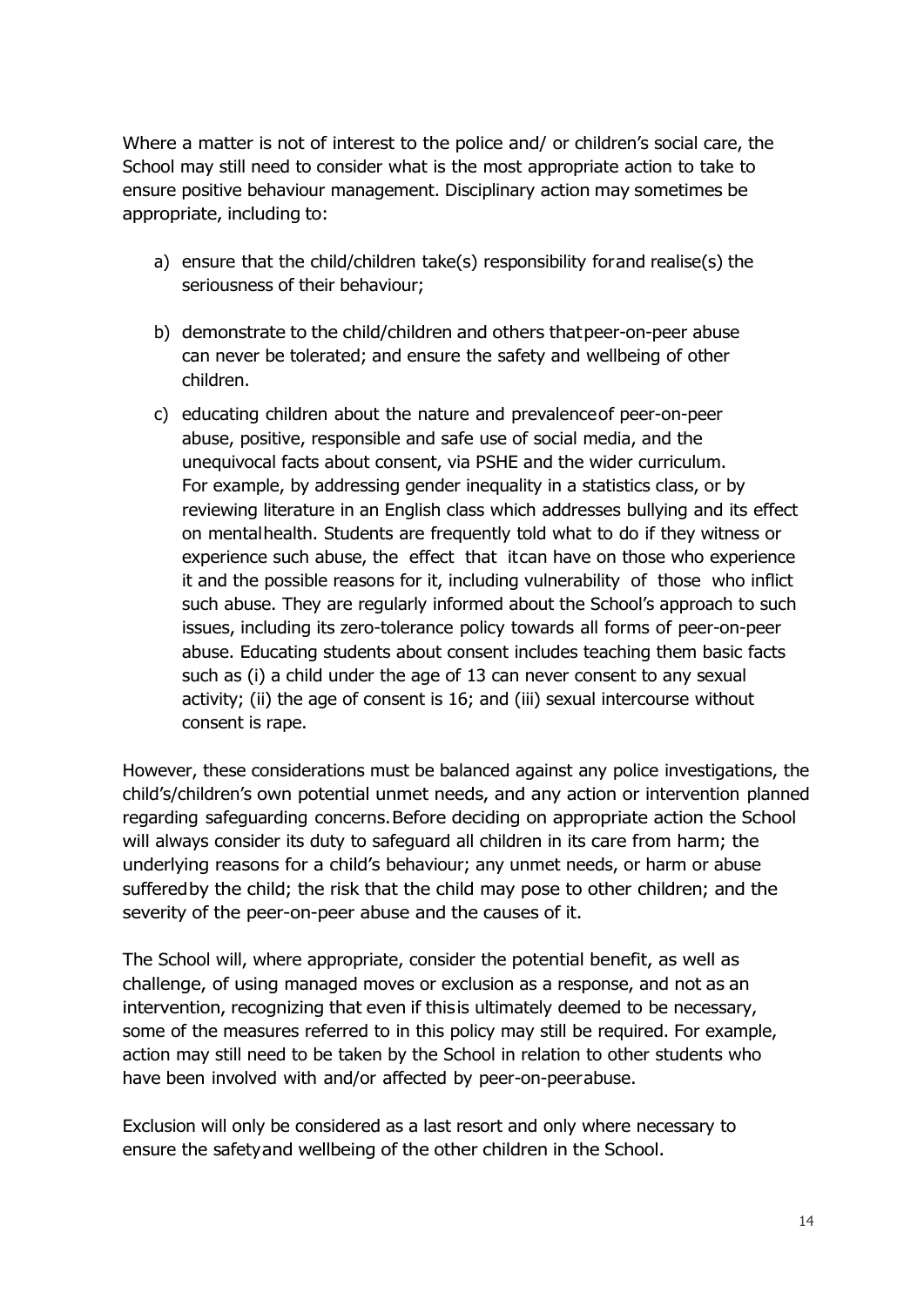Engaging in Fair Access Panel Processes to assist with decision-making associated to managed moves and exclusions can also be beneficial. In the event of any managed move, consideration must be given to sharinginformation with the receiving school regarding the peer-on-peer abuse in order to allow best protection of children in the new school.

Disciplinary interventions alone are rarely able to solve issues of peer-on-peer abuse, and the School will always consider the wider actions that may need to be taken, and any lessons that may need to be learnt goingforwards, as set out above and below.

# **On-going proactive work for a whole-school community Contextual Safeguarding approach**

The School's response to concerns or allegations of peer-on-peer abuse should be part of on-going proactive work by the School to embed best practice and in taking a whole-school community Contextual Safeguarding approach (defined above) to such abuse.As such the School's response can become part of its wider prevention work.

This response may involve the School working with the local authority to undertake, for example, a Contextual Safeguarding school assessment which would fit into a systems approach to Contextual Safeguarding. The response could also include the School asking itself a series of questions about the context in which an incident of peer-on-peer abuse occurred in the school,the local community in which the School is based, and the wider physical and online environment – such as:

- What protective factors and influences exist within the School (such as positive peer influences, examples where peer-on-peer abuse has been challenged, etc.) and how can the School bolster these?
- How (if at all) did the School's physical environmentor the students' routes to and from the School contribute to the abuse, and how can the School address this going forwards, for example by improving the School's safety, security and supervision, or by working with local safeguarding partners to mitigate the risks to students' safety whilst travelling to and from the School?
- How (if at all) did the online environment contributeto the abuse, and how can the School address this going forwards, for example by strengthening the way in which the School encourages positive and safe use of the internet by students?
- Did wider gender norms, equality issues, and/or societal attitudes contribute to the abuse?